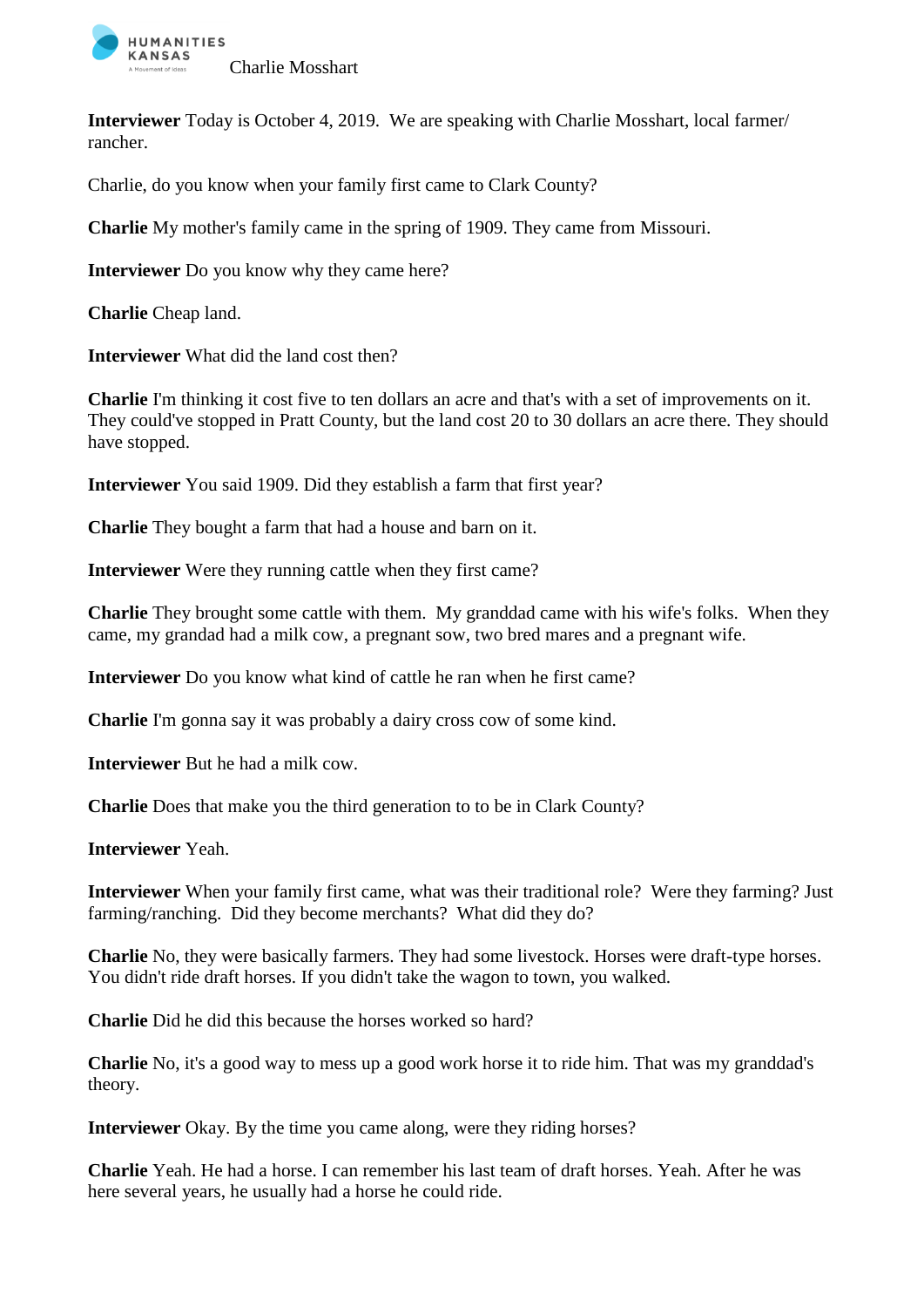

**Interviewer** Do you know when they started running cattle?

**Charlie** They brought cows with them.

**Interviewer** You're saying milk cows.

**Charlie** I think his in-laws brought some milk cows, but he probably bought some beef stock after they got here because it was cheaper here than where they come from. Well, they came from 50 miles from Kansas City, so a cow was worth more there than she was in western Kansas.

**Interviewer** Did they ever run sheep or goats?

**Charlie** No.

**Interviewer** Do you know what kind of crops they raised?

**Charlie** Kaffir corn, is what they called it. It is similar to milo, only different. You know. I think in good conditions it got a lot taller. Then they raised wheat.

**Interviewer** What was kaffir corn used for?

**Charlie** Usually for fodder but sometimes it would make grain to where you could harvest the grain.

**Interviewer** How would you harvest it?

**Charlie** Cut the top off with a knife.

**Interviewer** And throw it in a wagon? Or did you shock it?

**Charlie** Well, you could bind it and shock it and then top the bundles. Some of it was just hand-cut off the stocks with a knife.

**Interviewer** It sounds like work.

**Charlie** It would have been. The first year my granddad was here, he plowed 40 acres with a sod plow, and the people that owned it gave him whatever he could raise on it the first year. He planted kaffir corn. He didn't have a planter. He took a half gallon syrup bucket and poked a hole in it. He strung a wire through it and every third round around the field, he would hang this on the back of his plow as it rolled down the furrow. About every foot it would drop down two or three seeds. He would make sure he stepped on the seeds and then the next round, the plow covered it up. That was his first crop.

**Interviewer** Describe a sod plow.

**Charlie** Oh, it's a one-bottom walking plow, only it's got a short share on it and it's got long rods come back three or feet to make the sod torn over good.

**Interviewer** Would it be self-scouring?

**Charlie** If you took good care of it.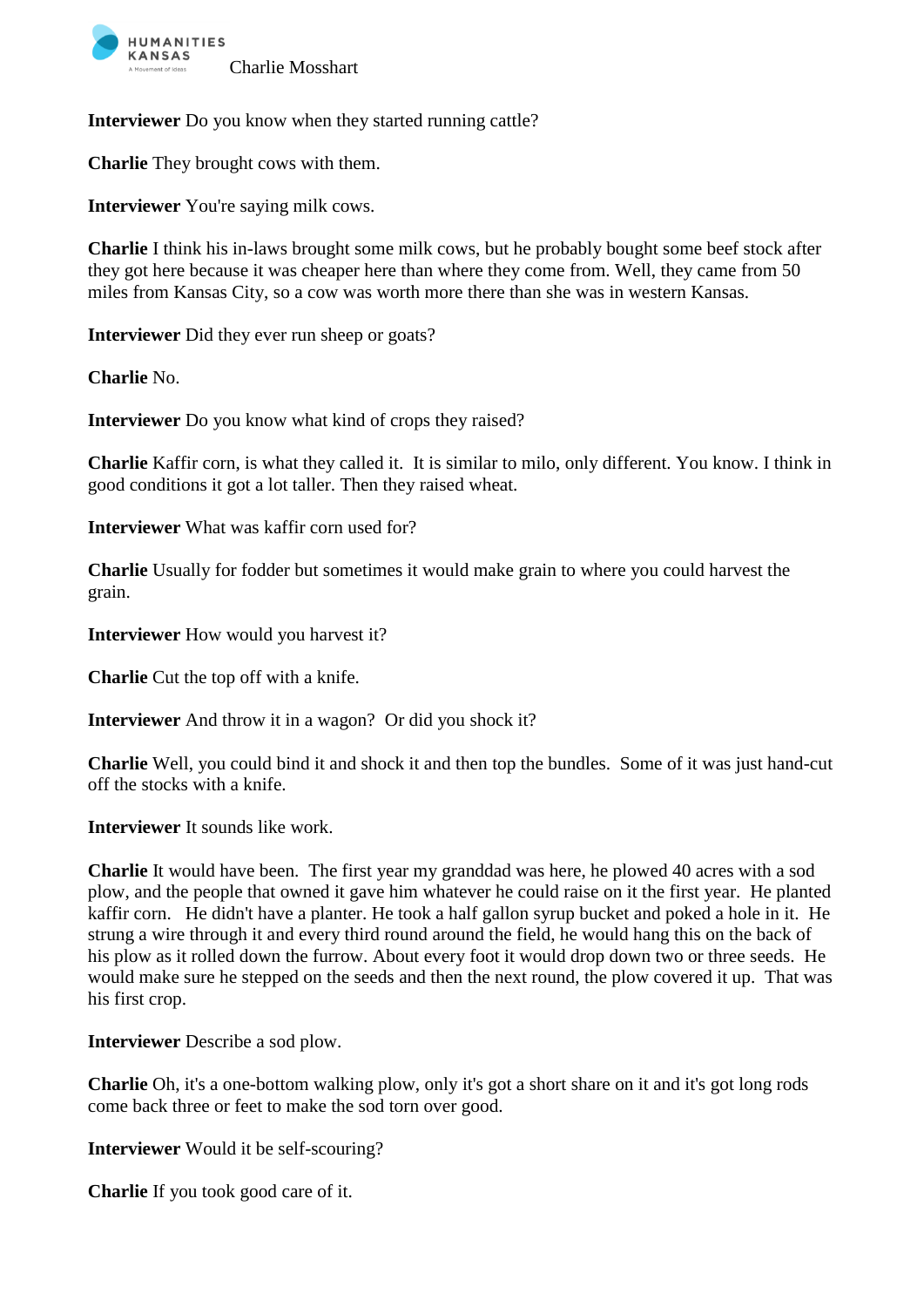

**Interviewer** Would it have a rolling coulter?

**Charlie** No.

**Interviewer** Are there any other stories that you can tell about your family's early experiences?

**Charlie** Well, you know, back then you paid property taxes on all your livestock and whatever machinery you had. My granddad, they lived 17 miles from Ashland in Clark County. And he done his chores one morning and he walked to Ashland and paid his taxes. Cost him a quarter for a bed that night. Cost him a dime for breakfast the next morning and he walked home. What.

**Interviewer** What did his taxes cost?

**Charlie** I've never heard that. I don't know, but part of the house that he stayed in is still here. It's that one over there (points west across Main Street in Ashland).

**Interviewer** The white one?

**Charlie** No, the blue one. (Blue house currently owned by Duane and Gina Palmberg, right north of the Baptist Church).

**Interviewer** Really!

**Charlie** That house was here in 1890.

**Interviewer** Thinking about your ground that you farm and run cattle on. Is there any particular topography that stands out? Is it real smooth? Is it hilly? Do you have big canyons?

**Charlie** Oh, I guess you'd call it rolling ground. Part of part it is kind of steep, part of it is flat. Most of the farm ground has terraces on it.

**Interviewer** Do you have any running water?

**Charlie** Occasionally.

**Interviewer** So do you run rural water or do you have windmills?

**Charlie** We have windmills. We have no rural water.

**Interviewer** Has your family's role in this community changed by your generation? Or your son's generation. What's changed about what you do?

**Charlie** Oh dear.

**Interviewer** Have you ever held a job as well as farming and ranching?

**Charlie** Yes, I've had a job.

**Interviewer** What did you do? And what do you do?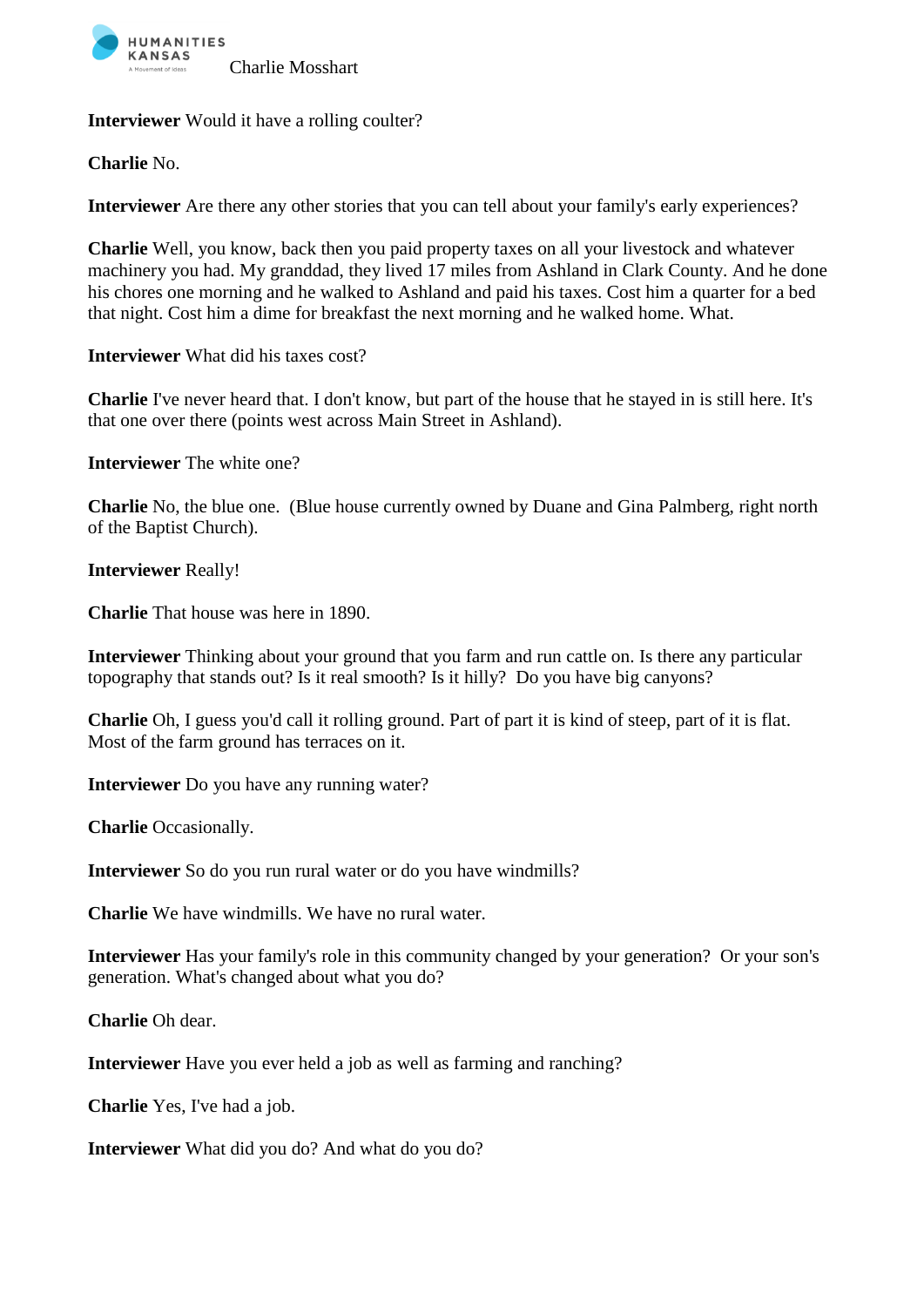

**Charlie** Well, I was... I had a welding job early on. Then I was an independent trucker for several years, and I mean independent, too. Even today I have some outside income. I pump some oil wells.

**Interviewer** I seem to remember you helped run a restaurant for a while.

**Charlie** That was a hobby, had to be a hobby. Didn't make no money.

**Interviewer** Back to your family. Did you ever hire outside help to help with your farming ranching operations?

**Charlie** Very rarely.

**Interviewer** Did you hire custom cutters or did you cut your own wheat?

**Charlie** Both.

**Interviewer** When you hired outside help, were they paid cash money, in kind. How did you pay people who helped you?

**Charlie** What do you mean, would a check count for cash money?

**Interviewer** Yes.

**Charlie** OK. They were paid with money.

**Interviewer** We've heard about folks that paid by giving you half a beef, or were giving you things instead of just money, if that's what they could afford.

**Charlie** Not really.

**Interviewer** Okay. Sir, I forgot to ask. When were you born? The year.

**Charlie** 1947.

**Interviewer** About your current operation, to what extent is farming part of what you do now?

**Charlie** I suppose three fourths.

**Interviewer** Do you raise crops to feed your cattle?

**Charlie** Yeah, we raise hay.

**Interviewer** You run wheat pasture?

**Charlie** Occasionally, when you can get around the joint grass. You can't get it planted in time to get a lot of pasture because of the joint grass.

**Interviewer** Are you doing no till these days? Are you still traditional farming?

**Charlie** We do no till on about a third of it.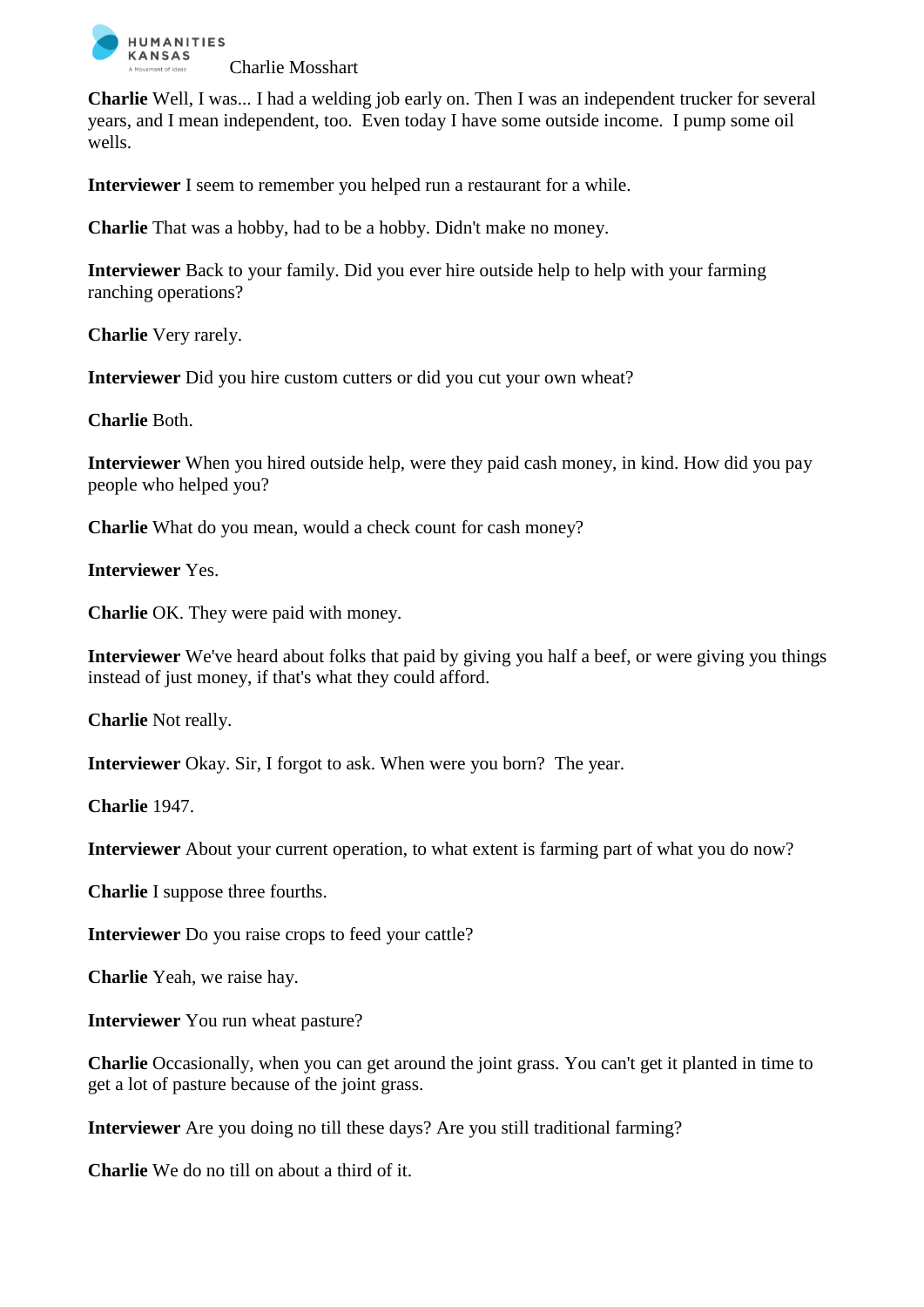

**Interviewer** Would you call it no till or minimum till; do you run cattle on that ground?

**Charlie** Some. We use some chemical in place of tillage, occasionally. I guess you could call it minimum till. Sometimes it seems like it's more than minimum.

**Interviewer** OK. This is kind of a "tell me what you think". How do you think ranching and how we run cattle has changed in the last hundred years? For instance, do you use a four wheeler instead of a horse now?

**Charlie** Yeah.

**Interviewer** Are you a "cake box cowboy"?

**Charlie** I guess you could say that, yes.

**Interviewer** Do horses play any part?

**Charlie** Occasionally.

**Interviewer** I don't think you ride, so do you have to hire or do you have family come? How do you do that?

**Charlie** I get down on my knees and beg.

**Interviewer** Well, surely offering to pay would bring them! You hire your nephew?

**Charlie** You just threaten them that they're messing with their inheritance.

**Interviewer** Well, your son doesn't ride horses either, does he? So you have to get your nephew? OK. What is how you handle cattle different than what your grandpa did?

**Charlie** Oh. Well, my granddad, up until about the time I was born, cattle were driven everywhere they went. They weren't hauled anywhere. You drove them to the stockyards and they got on a train. He usually never had enough cattle. He couldn't afford to make up a carload where he could send them, he had to sell them to a local buyer of some sort.

**Interviewer** Did he ever drive cattle to Dodge himself.

**Interviewer** So he sold to a jackpot?

**Charlie** Well, he sold to a local trader, I guess you'd say. Well, there's a story goes along with that. This should have been in the early thirties when it was really dry.

They sold all their... I think he kept her three milk cows and a bull and they drove everything else to Ashland. That was the closest auction. And it had been dry, this was along in August. They drove their cattle to Ashland and they sold them. And they had to swim the horses across the draws to get home that evening.

They went ahead and they raised some feed had he had lots of feed for his cows and horses.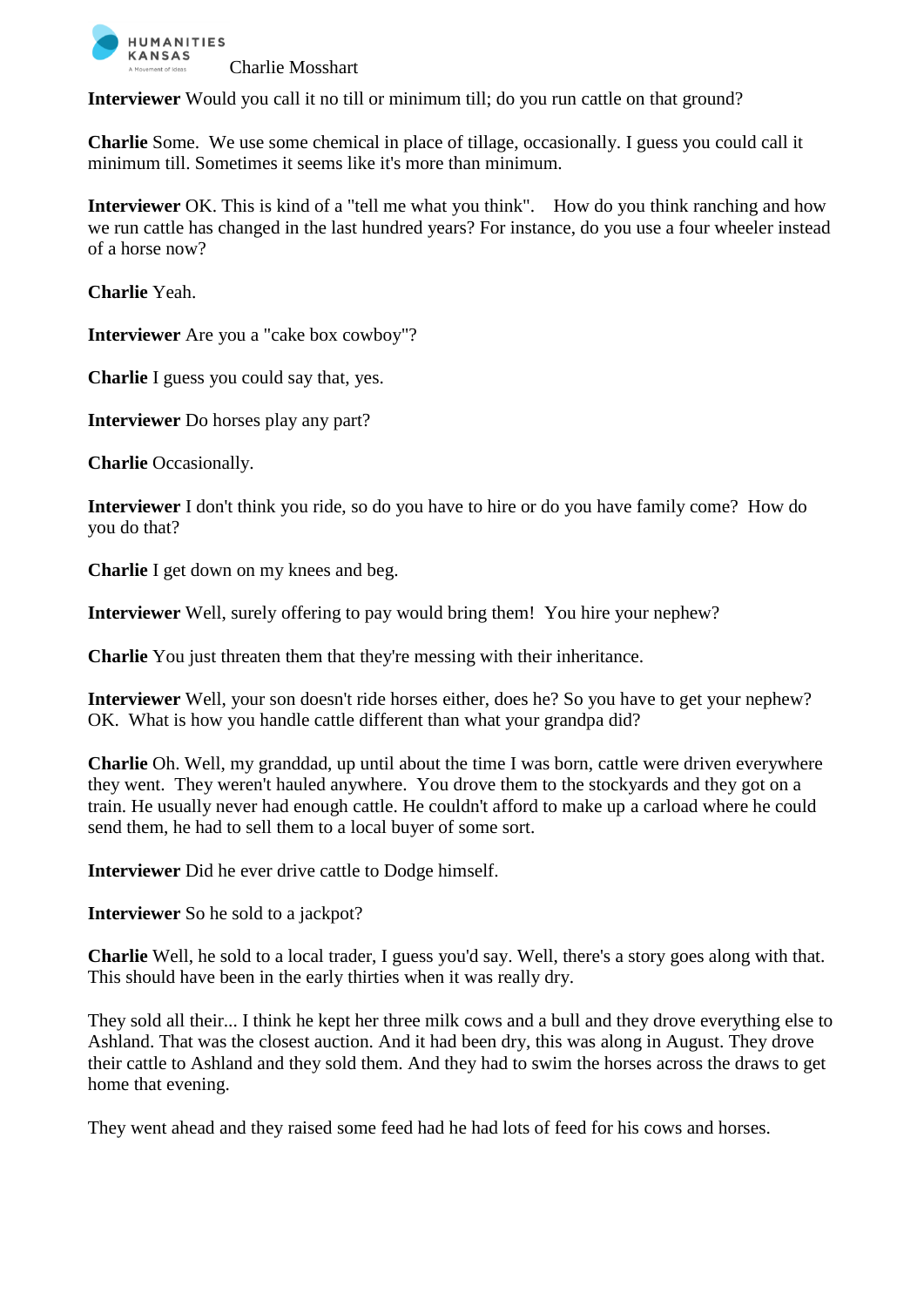

**Interviewer** OK. If I ask again how ranching has changed in the last hundred years, do you still work cattle the way your grandpa did?

**Charlie** No. They didn't work their calves on the cows, it was just... You know, they just manually threw them down and did what they had to do to them. I presume, no bigger operations than they had, if they had to do something to a bigger animal, they would put it on a rope and tie it to a post and go from there.

**Interviewer** Do you have working pens now?

**Charlie** Oh yes.

**Interviewer** When were they were built?

**Charlie** Oh, what I've got now was built in the last two years! The rest of them burned to the ground.

**Interviewer** Are your current pens metal or wood?

**Charlie** Oh yes, mostly metal.

**Interviewer** That's a big change sir. Is there anything else that you can think of that you know has changed in the last hundred years in the way that you handle your livestock?

**Charlie** Well, a hundred years ago most animals that were put on feed for slaughter were three-year olds before they were put on feed. That was... You didn't know that, did you?

**Interviewer** I didn't.

**Charlie** Yeah and even... When I was a little kid, a lot of the steers were two-year olds when they went on feed. You know, they'd be weighing 10 or 11 hundred pounds then. And the cattle have got... Over the last hundred years cattle have went from big to little to big again.

**Interviewer** I seem to remember in the early 70s they wanted short-legged marshmallows. I remember that.

**Charlie** Well, that was nothing like what they had in the 50's. They were really short then.

**Interviewer** Do you run a specific breed now?

**Charlie** No.

**Interviewer** Do you breed your own cattle? Do you run cows?

**Charlie** Yeah.

**Interviewer** You do run cow/calf and you don't try to go for any specific breed.

**Charlie** No.

**Interviewer** Do you have any family stories of disasters not the fire?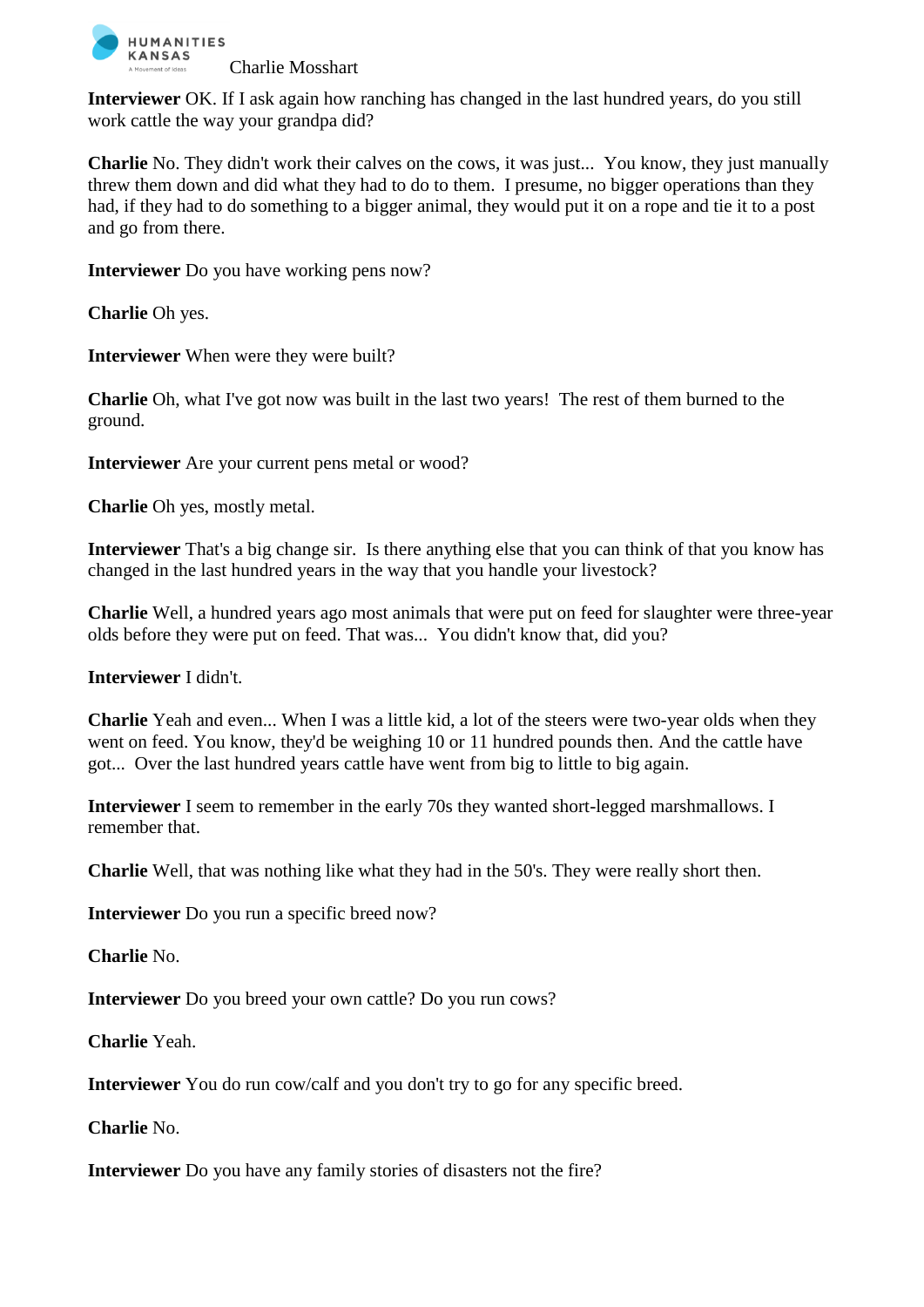

**Charlie** Well, I told you about my grandpa driving the cattle to Ashland and it rained before they got home. There were several hailstorms where it wiped out a wheat crop after it had headed it out. One of my mother's uncles, in the thirties, he had considerable funds in the Sitka Bank and they caused him to go bankrupt and lose his farm.

**Interviewer** I didn't know that bank failed.

**Charlie** Yes. He thought he had \$50,000 in the bank and he woke up one morning and he didn't have nothing. It broke the man's spirit. He was never able to do much again.

**Interviewer** OK, you have one brother, Sam. Do you farm with Sam or are you completely separate?

**Charlie** No, we're together and separate too. Most of it's together.

**Interviewer** When you are thinking about the next generation, how are you trying to prepare your sons to keep farming. Are either of them interested? I mean your son and Sam's. Are they interested in continuing farming/ranching? Your son has a good job. Is he interested in coming back to farming?

**Charlie** No, he's really not interested. He's not interested. No, he wants to... They want to retain ownership of the property. I'm not sure what they... I guess when I'm dead and gone, it's up to them what they do.

**Interviewer** Have you tried to teach them what it will take to keep the ground?

**Charlie** Yeah, they're capable of doing that.

**Interviewer** Okay. Going back. When you think about taking care of your cattle, what changes have you made in how you feed them and how you doctor them from the time your grandpa was doing it.

**Charlie** Well, where the feedyard is, I use a tractor to feed with, I don't manually... One of the big things that's changed is the eradication of screw worms.

**Interviewer** I've only ever seen one screw worm cow in my life. What did it do to cattle when that was a problem?

**Charlie** During fly time, the screw worms... any place the skin was... it didn't have to be broken, just chapped and the screw worm flies, the flies could lay eggs on that spot and therefore create a maggot that would eat live flesh. They could eat plumb through a cow. Not the first generation of screw worms, but they would hatch and lay eggs and make a fly to lay eggs and they would just keep it infested.

**Interviewer** And even if it didn't kill her, she didn't gain any weight.

**Charlie** Yeah.

**Interviewer** And she'd have trouble keeping a calf.

**Charlie** Yeah. If you had calves born in fly weather, you had to treat the navels.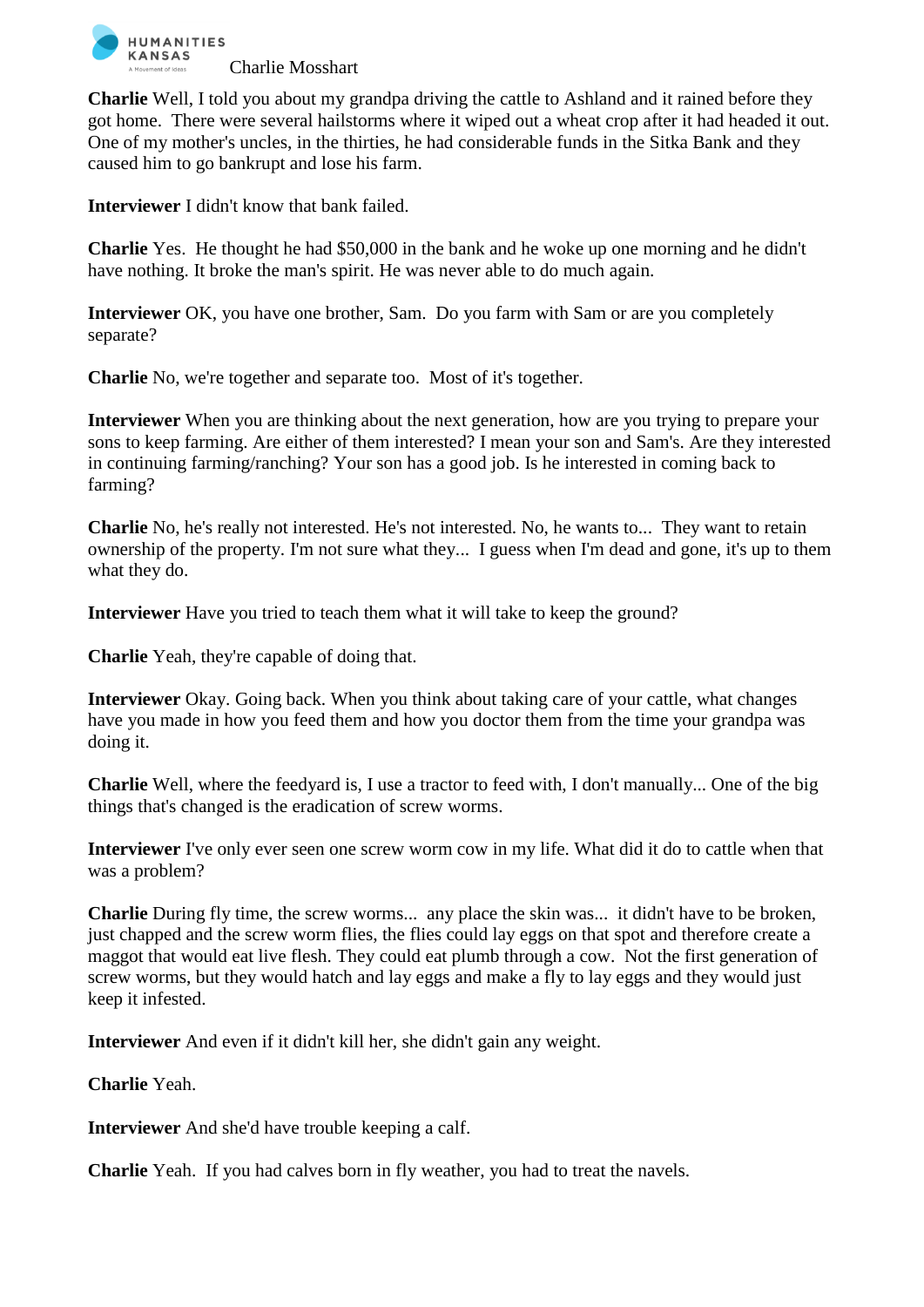

**Interviewer** What did you treat them with?

**Charlie** I think they called it "Smear 62" or something like that that Franklin Laboratories sold.

**Interviewer** Was it blue?

**Charlie** No, it wasn't blue it was just kind of a clear gel, as I recall.

**Interviewer** How did you deal with the screw worms, if you had a cow that had them?

**Charlie** You had to put that Smear 62 on it.

**Interviewer** And it would kill the screw worm in the flesh.

**Charlie** It would kill the screw worm and you'd keep it applying it and it would keep the flies away to where they wouldn't lay eggs in it and infest it.

**Interviewer** So you would be constantly having to catch this cow and throwing her or putting her in the chute to doctor her?

**Charlie** Yea, and you know, a wire cut or getting a horn knocked loose, was a opening for those screw worms.

**Interviewer** Do you remember about what time, what year, they started being able to doctor screw worms?

**Charlie** I don't know when that was, it was before my time, they had a treatment for them and it would have been in the early middle 50's when they started releasing sterile male screw worm flies on the Mexican border. And they still continue that program today. They moved that line south somewhere; I think it's Panama now where they release those sterile male flies. That creates a barrier that keeps flies from coming north of that line and multiplying. You get on down into South America and Africa and there are still screw worms.

**Interviewer** OK.

**Charlie** You didn't know that?

**Interviewer** No. It's not something I've had to deal with.

**Charlie** Occasionally there'll be a tourist from this country that goes to Africa or South America and they'll have an open would somewhere and they'll get screw worms and they won't realize what they got when they get home and the doctors don't know what they got until they get to digging around and they find this maggot in there eating on them.

**Interviewer** You'd think that would be horrifically painful.

**Charlie** It would be.

**Interviewer** Okay. Are there any other changes that have happened that you know of? Your grandpa had to rope her or tie her to a post. And now, what do you do?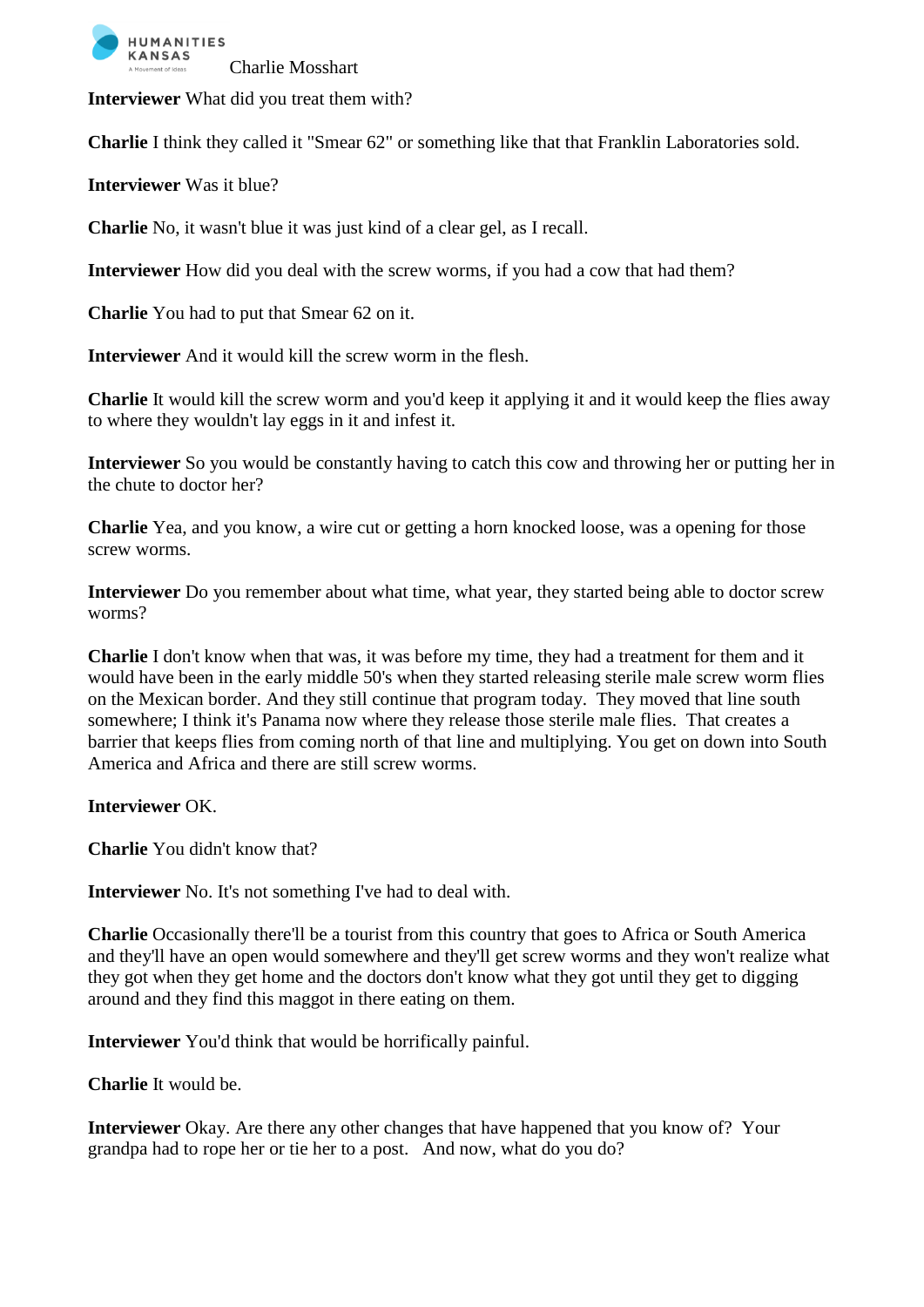

**Charlie** Well, most people have a chute of some kind. Or you can catch one and mobilize it and do whatever procedure you need to do.

**Interviewer** If you now have metal working pens, do you have the curved alley? Did you do that?

**Charlie** I don't have a one at this time; I may someday.

**Interviewer** Why would you think that was a positive thing to have?

**Charlie** It depends on how it is set up. Some set ups aren't positive.

## **Interviewer** Why?

**Charlie** Partly of it is because of bad design and part of it is the people who are trying to use them. Even though they call a cow dumb animal, which they are. There are some people ain't any smarter than a cow.

**Interviewer** I'm assuming the whole point of this is to keep the cow as calm as possible when you're having to interact with her and she doesn't like it anyway.

## **Charlie** Yeah.

**Interviewer** When you look back at your farming/ranching operation, what is the smartest thing you ever did? I know. How do you choose just one? But what was something you did that worked?

**Charlie** Oh boy. I can't come up with any one thing that's any more intelligent than what other people do.

**Interviewer** How did you come up with intelligent things to do? Were you watching what other people were doing and trying it?

**Charlie** Sometimes you would watch what other people would do. Sometimes you figure out what works for you. Sometimes it depends on how much blood, sweat and tears you want to invest!

**Interviewer** Is there something in your operation that if you could go back and change it, you would.

**Charlie** Yeah, I would have started running sheep a lot sooner and had a lot more of them.

## **Interviewer** Why?

**Charlie** There's more money in the sheep. There's more work, but there's more money.

**Interviewer** How did you get started with sheep?

**Charlie** By accident, my brother had some and he thought I ought to have them and I bought them.

**Interviewer** Were you raising them for wool or meat?

**Charlie** Both.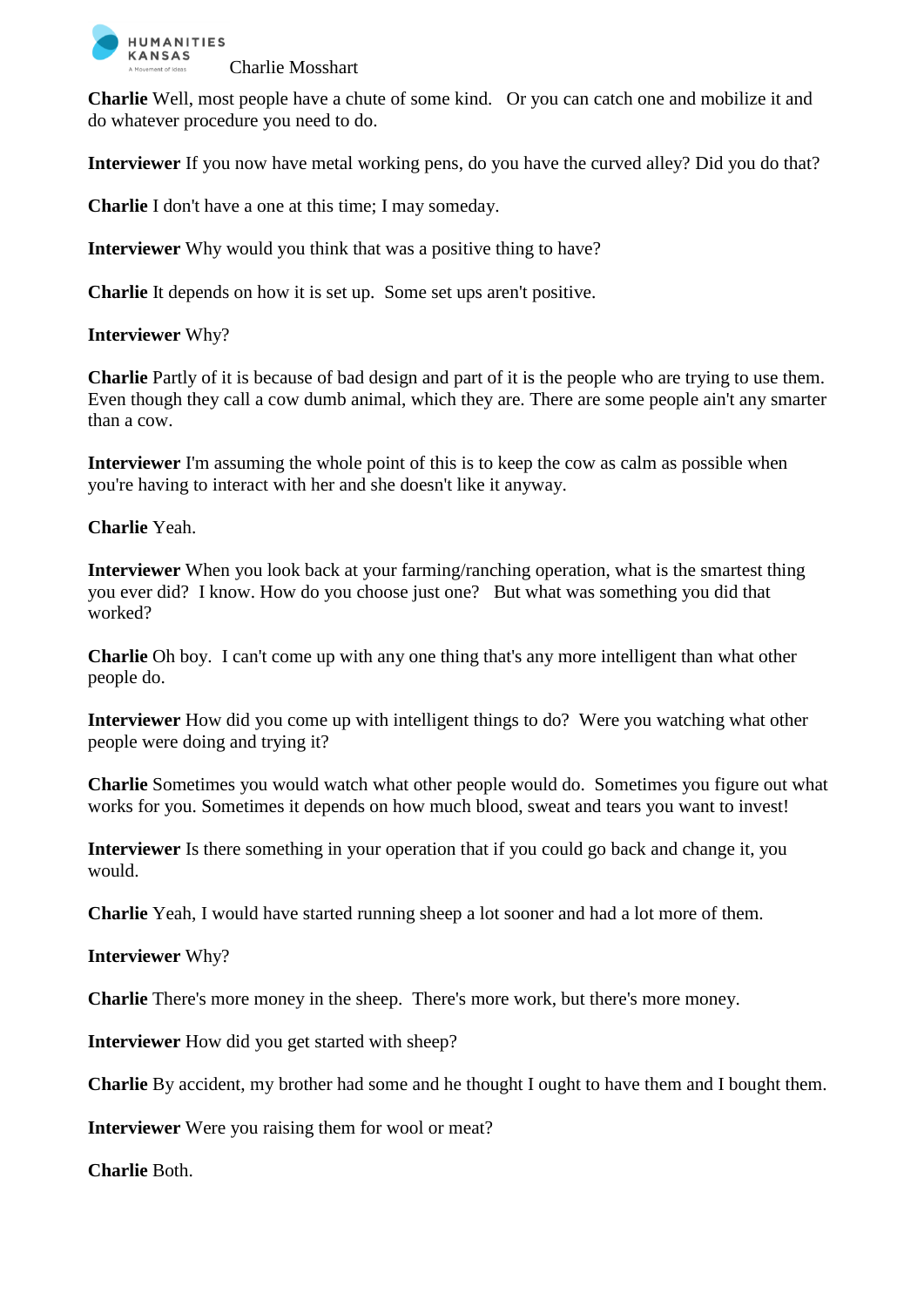

**Interviewer** I thought the meat sheep didn't produce the good wool.

**Charlie** They don't. But the sheep that have good wool don't produce a good carcass.

**Interviewer** Are you still able to sell? Because I thought Dodge shut down their sheep auction.

**Charlie** They don't have a sheep auction anymore at Dodge City. I think Hutchinson is the closest auction.

**Interviewer** So you aren't running sheep anymore.

**Charlie** No.

**Interviewer** But they actually made money. When did you quit running sheep?

**Charlie** The Starbuck Fire scorched everything. The facilities, the sheep, everything was gone. I was seventy years old, and I'm not gonna start over.

**Interviewer** Were you hauling them to Hutch at that time then?

**Charlie** No, the auction was still in Dodge City, and I was in Dodge at the sheep auction when the Starbuck Fire came along, and those were the highest priced lambs I ever sold in my life.

**Interviewer** I'm glad you went out with a bang! Is there anything that you would like to tell other people about ranching south of Dodge City that you wish people understood or knew?

**Charlie** Most people that are still there have a pretty good handle on what they're doing. It's changed quite a bit in the last 30 years.

**Interviewer** In what way?

**Charlie** Thirty years ago, probably less than a third of the grass was cow/calf operations. It was stocker feeders. In the last 30 years, that's changed. It's probably 75 or 80 percent cow/calf.

**Interviewer** Why?

**Charlie** The stocker deal, the calves get... The weaning weights are bigger and you don't have the opportunity there to put enough weight on them before they go to the feedyard. That's a lot of it.

**Interviewer** So farming practices really don't have much to do with that. It's more the difference in the type of cattle you're raising.

**Charlie** That has a lot to do with it.

**Interviewer** How much longer do you hope to keep farming?

**Charlie** I suppose as long as I'm physically able and probably two years after that.

**Interviewer** Is there anything else you would like to have on this tape?